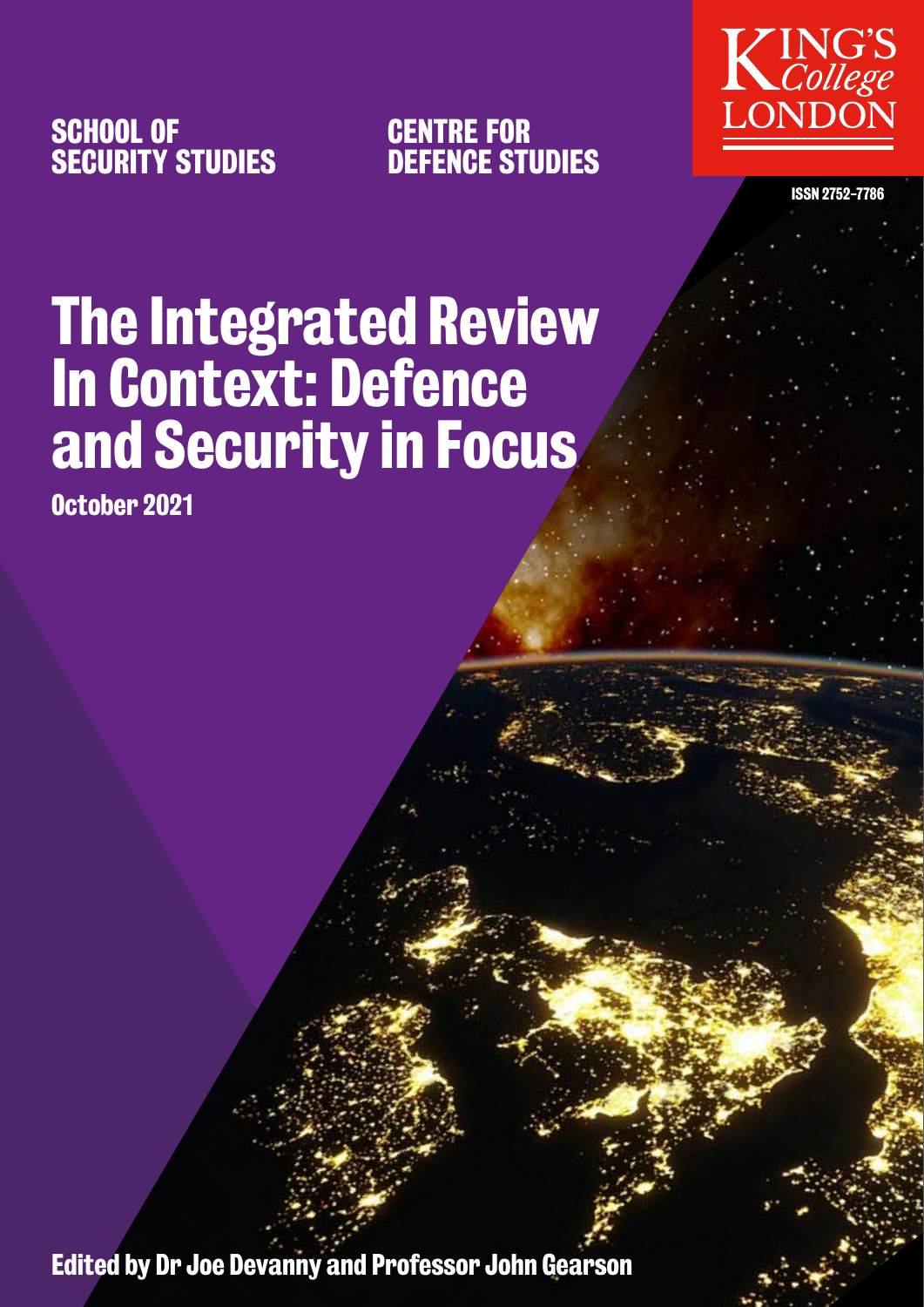## Plenty of Froth but Little Substance? The Review, Security Innovation and the Market

### Dr Christopher Kinsey Ron Ti



**GG**<br>That I<br>Need:<br><u>More</u> THAT PROCUREMENT NEEDS TO BECOME MORE 'USER-FRIENDLY', LESS ADVERSARIAL, AND MORE REFLECTIVE OF A PARTNERSHIP IS A PRINCIPAL GOAL OF THE INTEGRATED REVIEW DOCUMENTS AND IS EMPHASISED THROUGH ITS INTENT TO STREAMLINE OVERALL PROCESSES.

55)

The long-awaited UK [Integrated Review](https://www.gov.uk/government/publications/global-britain-in-a-competitive-age-the-integrated-review-of-security-defence-development-and-foreign-policy) (UK IR) and its two 'daughter' documents, the [Defence Command Paper](https://www.gov.uk/government/collections/integrated-review-ministry-of-defence) (DCP), and the [Defence Security and Industrial Strategy](https://www.gov.uk/government/publications/defence-and-security-industrial-strategy) (DSIS), were released in quick succession in March 2021. The bulk of the discussion related to security, the Market, and innovation is contained in the DSIS, and here when we reference 'The Review' we refer mainly to this document. In this article, we argue that the UK Integrated Review (as represented collectively by these three related documents) is big on rhetoric but light on substance, especially given our key focus of how the government intends to achieve an integrated approach to securing Britain via innovative facilitation of the security market. Despite the UK Integrated Review documents presenting a range of initiatives which purport to promote innovation and enhance Government's relationship to the Market, it contains critical gaps which we will discuss in this article. Yet whilst the Review acknowledges the preponderance (95%) of Small to Medium Enterprises (SMEs) in the security market (which encompass a diverse range of activities including cyber, policing, counterterrorism, border security, guarding, and offender services, to list a few) it lacks specific initiatives that reduce entry barriers for SMEs in this business sector. The Review also lacks clarity in equally important issues of research, development, and successful commercialisation, all of which, in turn, are linked to seed funding and working capital access.

General threads running throughout the narrative of the DSIS include those of partnership, collaboration, making procurement more 'agile', and a promised review of acquisition and procurement policies with the aim of reducing red tape (which is presumably where 'agility' comes into it). That procurement needs to become more 'user-friendly', less adversarial, and more reflective of a partnership is a principal goal of the Integrated Review documents and is emphasised through its intent to streamline overall processes. As one example, placing commercial activities under unified management structures such as an MOD 'Director General Commercial', or the oddly titled 'Shipbuilding Tsar' (in the form of the UK Defence Secretary) for domestic shipbuilding will be helpful if efficiencies result from a truly unified acquisition and procurement managerial structure, however we note that no similar attention has been given to the SME-dominated security market.

The DSIS also flags reviews of both the 2011 Defence and Security Public Contracting Regulations (DSPCR 2011) and the Single Source Contract Regulations (SSCR). If these reviews should also result in the streamlining of approvals and facilitation of the MOD's procurement processes, this might prove eventually to be a worthwhile activity. Whether such reviews will indeed produce the 'agility', 'innovation', and 'partnership' which the DSIS hopes will characterise future Defence-Market relationships, however, remains to be seen. As is often the case, the 'devil' is in the detail, particularly in a relationship where competing information asymmetries underpin virtually every aspect of the transaction. In short, these initiatives indicate that the UK Government looks to a more collegiate relationship with the security sector, and whilst there is much expression of 'virtuous circles', specifics are lacking.

A key point in the Review related particularly to sensitive areas such as security has been a shift in the UK's long-standing policy of 'global competition by default' as a result of deeper consideration of the shifting international and national security environment. This was [noted by Defence commentators](https://www.iiss.org/blogs/military-balance/2021/04/uk-defence-and-security-industrial-strategy) soon after the release of all documents and stems from [controversies over foreign governmental interference in foreign private businesses.](https://www.ft.com/content/cb58f6bb-b12f-405d-9c10-20b6aa06765f) This position taken by the Review recognises important sensitivities over potential foreign influence particularly in the security market, more so than in other market sectors.